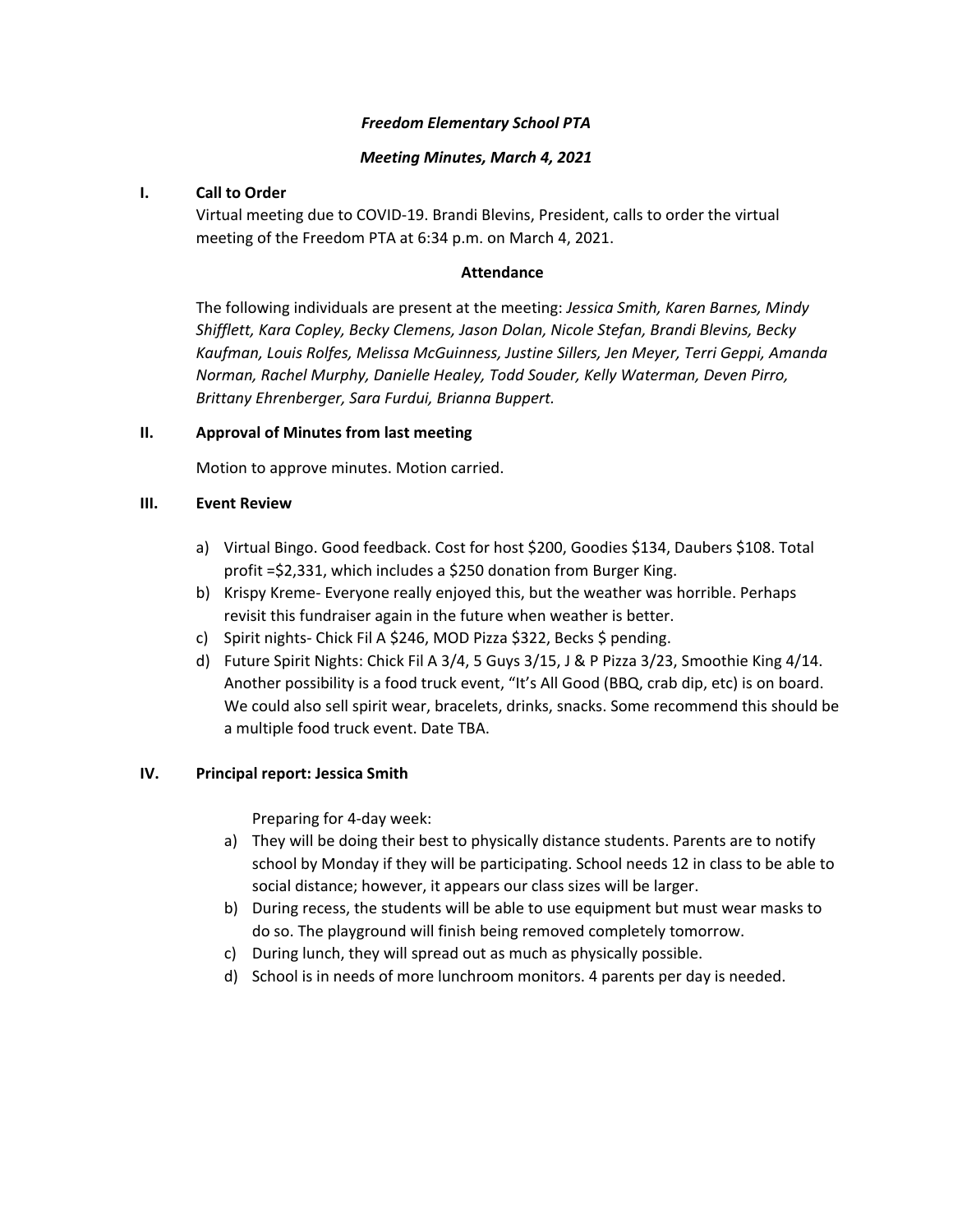#### **VIII. Silent Auction pending**

- a) The committee is going to Stratosphere tomorrow to discuss event with them
- b) Ravens Player Bradley Bozeman would like to help for an in-person event. He has an anti-bullying foundation.
- c) Deven Pillo is looking into more donations, but hoping for an outside event in the summer. (Fire Station?)

# **IX. Yearbooks- Becky Kauffman**

- a) Still missing pictures for 90 students. They are attempting to reach out to the parents
- b) Sales for yearbooks are now live
- c) No delivery date set for yearbooks

## **X. Future event planning**

- a) Can start planning  $5<sup>th</sup>$  grade graduation and Fun Run for spring (April)
- b) Penny Wars (Becky Clemens) This will be Star Wars Themed; winning class will have a "May the  $4<sup>th</sup>$  Be With You" party. They will empty jars on Fridays and announce the front runners each week.
- c) Brandi is working on a fun Paint Night or Craft night.

## **XI. Teacher Report: Ms. Waterman**

- a) Teacher are all busy getting ready for 4-day week
- b) Need Tissues for classrooms (the students have been managing their own supplies really well)
- c) Still need cafeteria help (3 hrs per day, 10:45 to 1:45), but other volunteers are still not allowed in school.

#### **XII. Playground**

- a) Design process: Those present were shown a tentative design from River Valley. Ms. Barnes advised they really liked this company.
- b) Bidding Process- It was noted that companies may give a discount for wheelchair accessible equipment. Sara is willing to write a letter for this purpose.
- c) Selection Process
- d) Thoughts: ADA compliant, sensory elements. Rachel expresses concern regarding the covered slides and visibility. Ms. Barnes advised they spoke to the company regarding this. Any other parents are welcome to voice any concerns regarding the playground that they may have.
- e) GoFundMe: going very well so far, over \$21k raised. Justin Berk shared on his Facebook page (thank you Becky!) Carroll County Times ran a story (thanks Todd!) and Amanda contacted Jamie Costello and he is interested in doing our story. He will touch base next week. (thanks Amanda!)